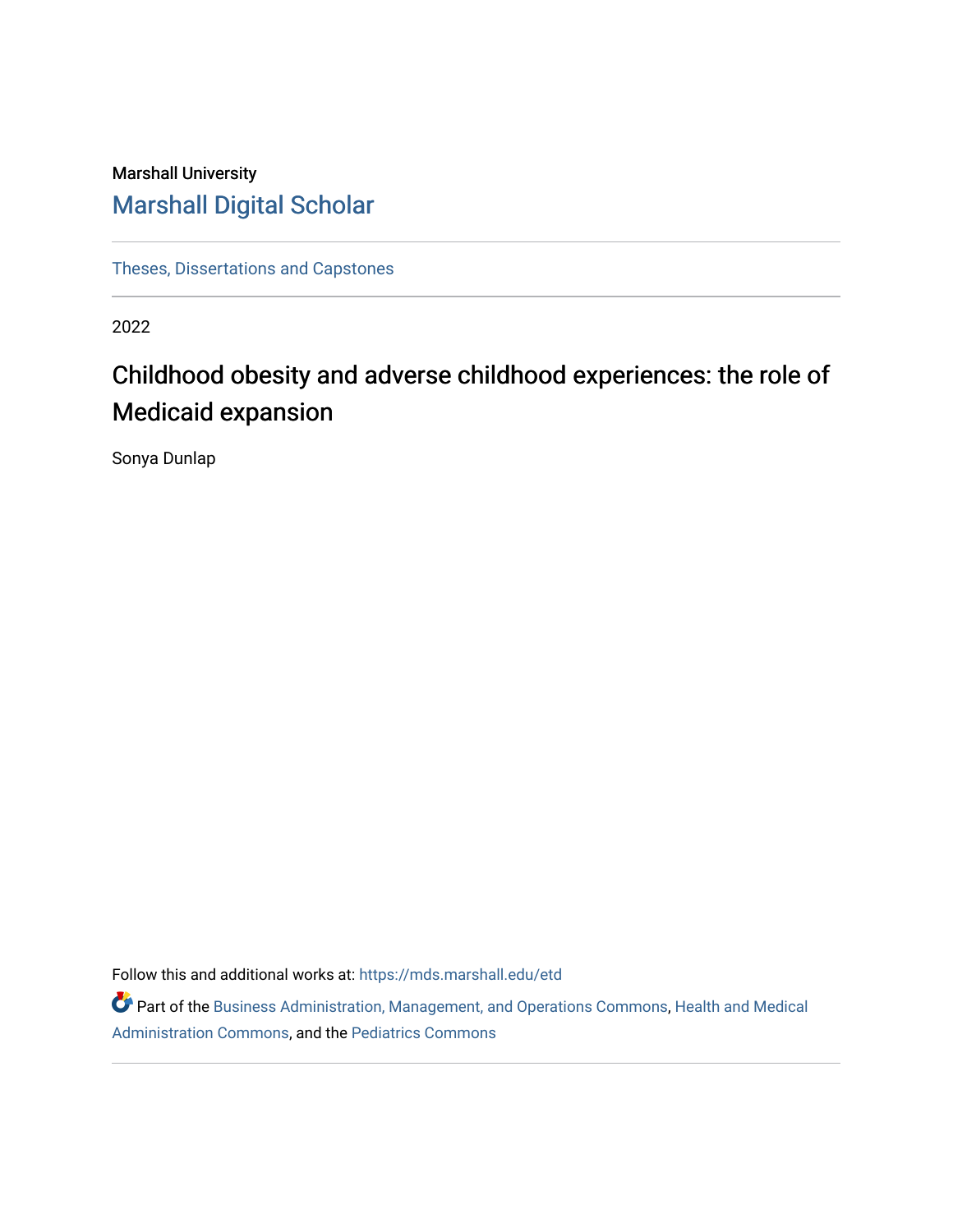#### **CHILDHOOD OBESITY AND ADVERSE CHILDHOOD EXPERIENCES: THE ROLE OF MEDICAID EXPANSION**

#### ABSTRACT

*Introduction:* Obesity was defined as a Body Mass Index (BMI) over the 95<sup>th</sup> percentile as determined by the Centers for Disease Control and Prevention (CDC). Childhood obesity has been a worldwide concern, but has disproportionately affected the socioeconomically disadvantaged, racial/ethical minorities, and rural children. The presence of Adverse Childhood Experiences (ACEs) contributed to social and health problems. ACEs included the areas of domestic violence, mental illness, neighborhood violence, parent or guardian death, divorce or separation, parent or guardian incarceration, and substance misuse.

*Purpose of Study:* The purpose of this research was to compare the ACEs scores with childhood obesity percentages in WV and determine if there is a correlation across the country with elevated childhood obesity and high ACEs. In addition, the obesity rates of the twelve states who did not participate in Medicaid expansion will be compared to the ones who did participate. *Methodology:* A literature review was utilized with a total of 59 relevant citations collected from 4 databases and various websites. After review, 28 sources were selected as relevant to the study and used. Semi-structured interviews were conducted via telephone and email. The interviews were approved by an institutional review board with informed consent being obtained verbally. The articles included in the study were limited to those conducted in the United States (US) and published in English between the years of 2011 and 2022.

*Results:* The results showed that there is a correlation between elevated ACEs scores and elevated BMI above the 95<sup>th</sup> percentile categorizing them as obese. In addition, there was a correlation between lowered obesity rates in states that accepted Medicaid Expansion.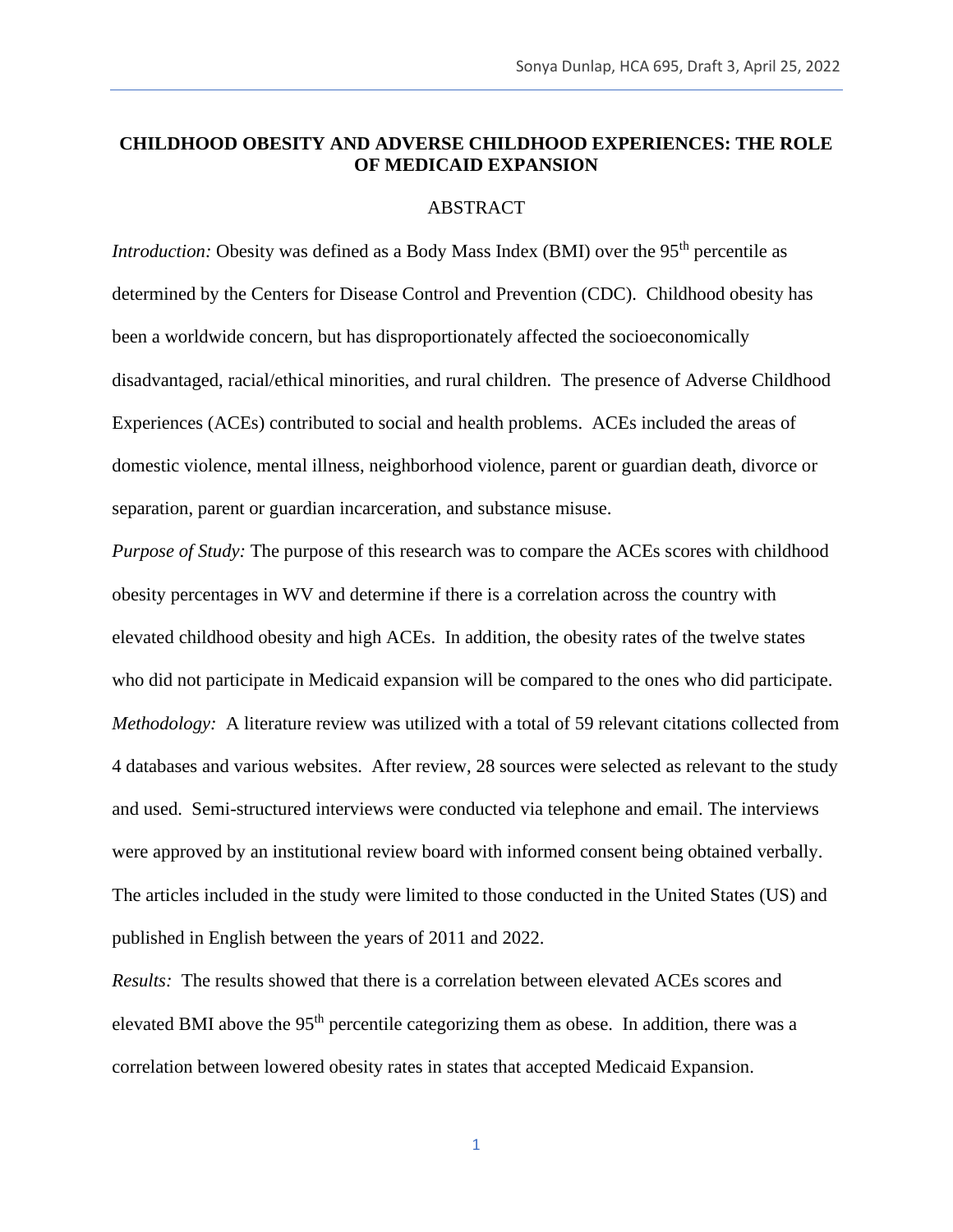*Discussion/Conclusion:* The research demonstrated the relationship between elevated ACEs and BMI as well as the positive results available with the states participating in Medicaid Expansion. *Key Words:* ACEs, Childhood Obesity, Medicaid Expansion, Obesity Intervention

#### **INTRODUCTION**

Childhood obesity has remained a worldwide epidemic while the rates of obesity tripled since the late 1970s (Aris & Block, 2022). Obesity was defined by the Centers for Disease Control and Prevention (CDC) as a Body Mass Index (BMI) at or over the ninety-fifth percentile. BMI was calculated by dividing a person's weight by the square of height (w/h<sup>2</sup>=BMI). The CDC has developed charts by age and sex that listed the percentage cutoffs (CDC, 2021). Childhood obesity disproportionately affected socioeconomically disadvantaged, racial/ethnic minority, and rural children (Vogeltanz-Holm, Holm, 2018).

Research into the causes and treatment of childhood obesity have led to the formation of task forces, programs, and initiatives at the national and state level. Prevention of childhood obesity was proven to be a more viable approach as opposed to treating adults with obesity and the other non-communicable diseases (NCDs) that often accompany it (Pandita, Pandita, Pawar, Tariq, and Kaul, 2016). There was no single cause of childhood obesity, but the association between obesity and other conditions has made it a public health concern for children and adolescents (Sanyaolu, Okorie, Qi, Locke, & Rehman, 2019). The cost of treating childhood obesity in 2015 was double the amount annually compared to non-obese children (Hay, 2021).

A contributing factor called adverse childhood experiences (ACEs) has been shown to result in higher risk of health and social problems including a 46% increase in obesity in adulthood (Wiss, Brewerton, 2020). ACEs scores were determined in areas of domestic violence, mental illness, neighborhood violence, parent or guardian death, divorce or separation, parent or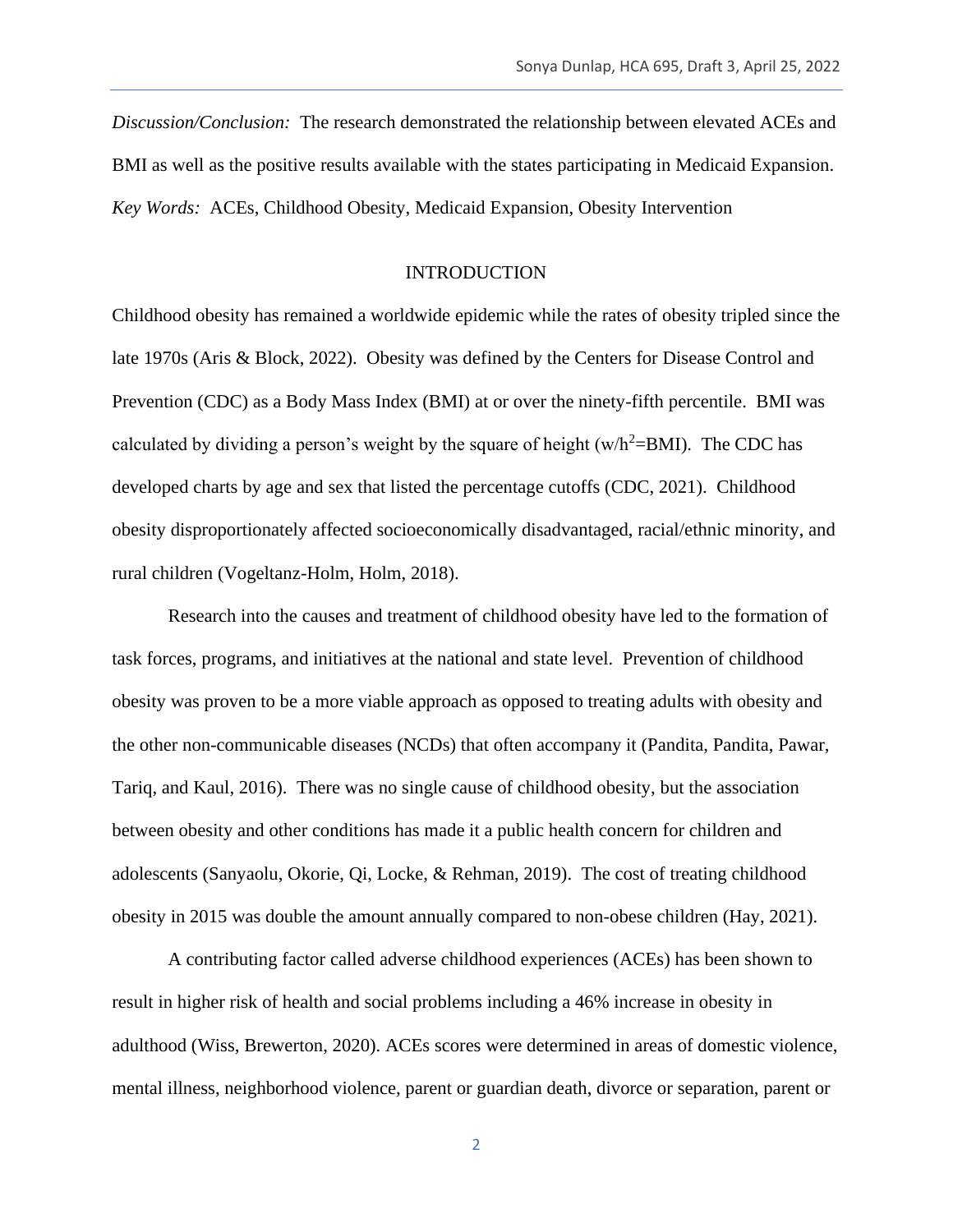guardian incarceration, and substance misuse. ACEs stimulated a toxic stress response that affected neurodevelopment, behavior, and overall physical and mental health (Harrada, et al, 2021). Even though determinants of ACEs occurred across all socioeconomic statuses, they were disproportionately high for minorities and lower socioeconomic households where they faced challenges in income, housing, nutritious foods, regular primary care, and fewer areas for safe physical activities (Moore, Hernandez Gray, Lanier, 2016). These issues impacted overall health and quality of life.

Treatment of childhood obesity required multicomponent interventions including dietary modifications, physical activity changes, behavioral strategies, and active parental involvement to be made routinely available to children with obesity (Wilfley et al., 2017). The cost of treating ongoing childhood obesity resulted in more emergency department visits, prescription drug costs, and specialty doctor visits (Wilfley et al., 2017). Although there were treatment interventions available for childhood obesity, there was a widespread lack of availability to evidence-based programs due to insurance coverage (Fowler et al., 2021).

Multi-disciplinary treatment was indicated as a preferred intervention because culture is so engrained in behavior, it is critical that overweight and obesity management interventions consider community environment, practices, and beliefs (Burton & Smith, 2020). Social cognitive theories (SGT) were utilized in programs along with community-based research methods to ensure aspects were culturally appropriate.

Considering the prevalence of obesity and elevated ACEs in financially struggling populations, Medicaid became the most common payor in the treatment of obesity (Moore, Hernandez Gray, Lanier, 2016). Medicaid Managed Care Organizations (MMCO) or contracted health plans collaborated with community organizations, local health departments, and key stakeholders to research and implement interventions with support from the Robert Wood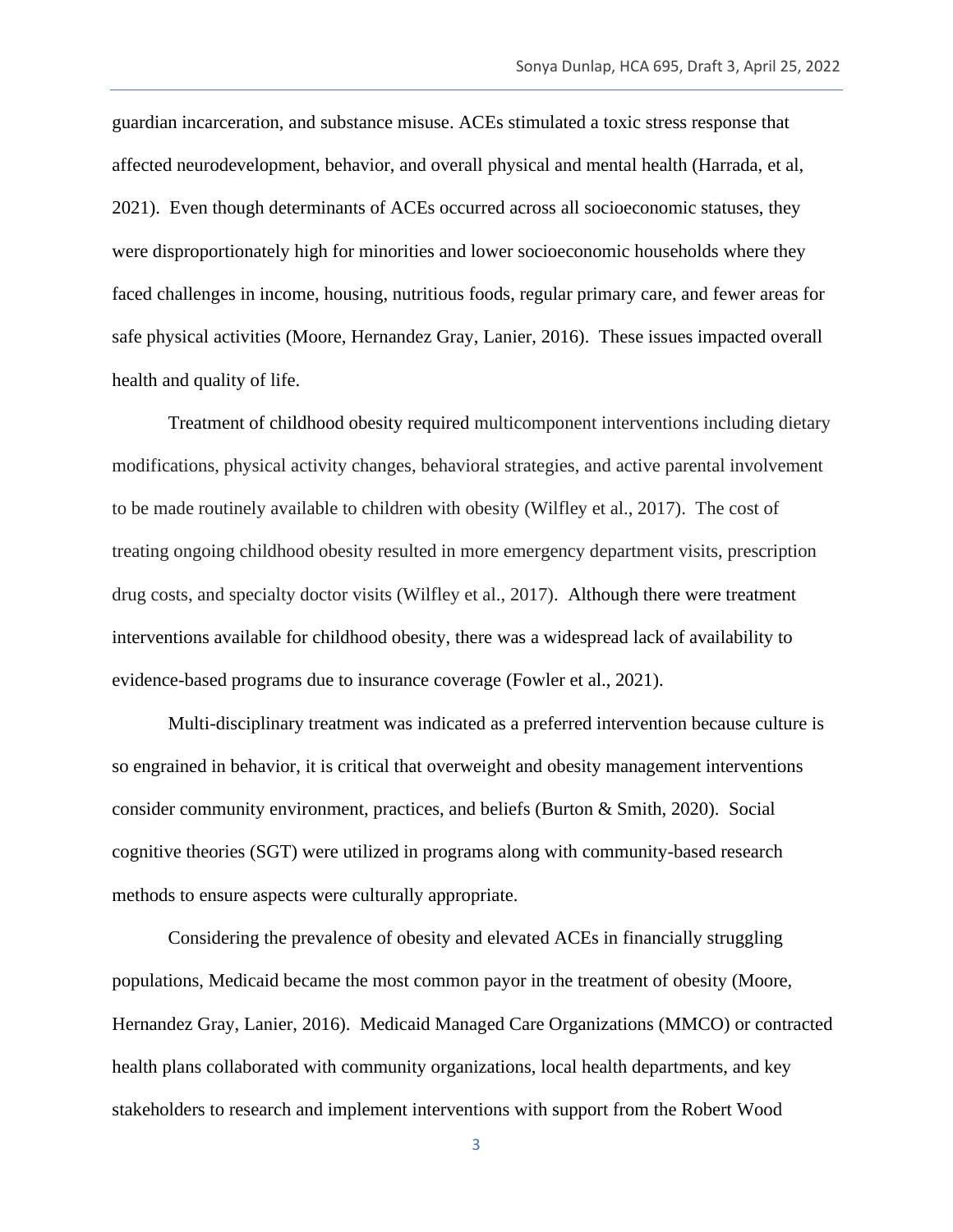Johnson Foundation. They launched the Childhood Obesity Prevention and Treatment (CHOPT) toolkit in 2016.

Thirty-nine states participated in Medicaid expansion which was proposed through the Affordable Care Act (ACA). The major goals of the ACA were to provide health insurance coverage, access to care, and improved patient outcomes (Mazurendo, Balio, Agarwal, Carroll, & Menachemi, 2018). One study of the expansion determined that it increased coverage, service use, quality of care, and Medicaid spending (Mazurenko, Balio, Agarwal, Carroll, & Menachemi, 2018). The ACA mandated childhood obesity coverage with no deductibles or cost sharing (Bradley, 2017). These benefits also applied to Medicaid recipients but not in the states who did not participate in Medicaid expansion. There were twelve states who did not participate in Medicaid expansion. Coverage began in January, 2014.

West Virginia (WV) participated in Medicaid expansion and was eligible for the coordinated benefits for childhood obesity. WV has had one of the highest percentages of childhood obesity in the nation which was 20.3% in 2017 (Howard, 2018). WV also has higher percentages than the national average in ACEs (National Survey of Children's Health, 2020). The annual cost of treating obesity for individuals with two or more ACEs was \$728 billion in the US (Brenner, 2019). Medicaid expansion reported improvements in access to and quality of care, as well as to some degree in health, have occurred (Mazurenko et al., 2018).

The purpose of this research was to compare the ACEs scores with childhood obesity percentages and determine if there is a correlation across the country with elevated childhood obesity and high ACEs. In addition, the obesity and ACEs rates of the twelve states who did not participate in Medicaid expansion will be compared to the ones who did participate.

#### METHODOLOGY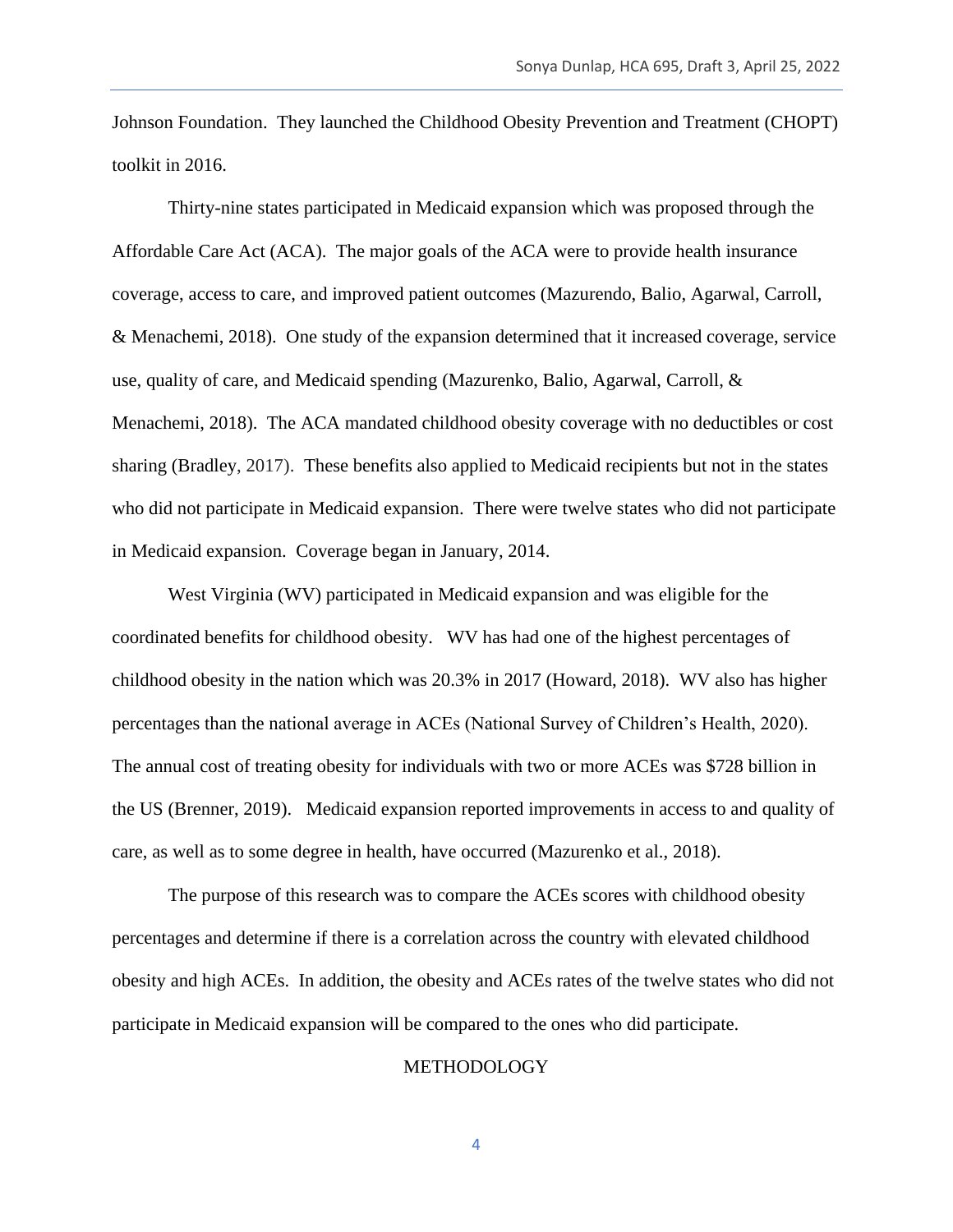The working hypothesis was that increased ACEs results in higher BMI or percentages of childhood obesity. The secondary hypothesis was that Medicaid expansion through the ACA had a positive effect on reducing childhood obesity due to increased access to treatment.

The methodology of the research was a literature review with a semi structured interview of a WV public health expert. The conceptual framework for this review was adapted from the steps and research used by Yao, Chu, and Li (2010). (APPENDIX A, Figure 1). The literature review was conducted in three stages: 1) developing a search strategy; 2) determining and analyzing relevant literature; 3) selecting appropriate databases for inclusion. All studies were analyzed and selected for relevance to the subject matter of childhood obesity, ACEs, and Medicaid expansion.

#### *Step 1: Literature Identification and Collection*

Key words used for inclusion of the study were: "Childhood Obesity" AND "Adverse Childhood Experiences (ACEs)" AND "Medicaid Expansion," AND "Obesity Intervention." The electronic databases utilized to obtain peer-reviewed literature were EBSCOhost, ProQuest, PubMed and Google Scholar. Articles were reviewed utilizing PRISMA (Moher, Liberati, Tetzlaff, Altman, & The PRISMA Group, 2009), the search identified 59 relevant citations and excluded articles  $(n=31)$  if they did not meet inclusion principles. These 28 references were subject to full-text review and were included in the references section. (Apendix B)

#### *Step 2: Literature Analysis*

In an attempt to collect the most recent data, only sources from 2012-2022 written in English were used. Primary and secondary data from articles, literature reviews, research studies, and reports written in the United States were included in this research. The literature review included 28 references, which were assessed for information about the research project. SD conducted the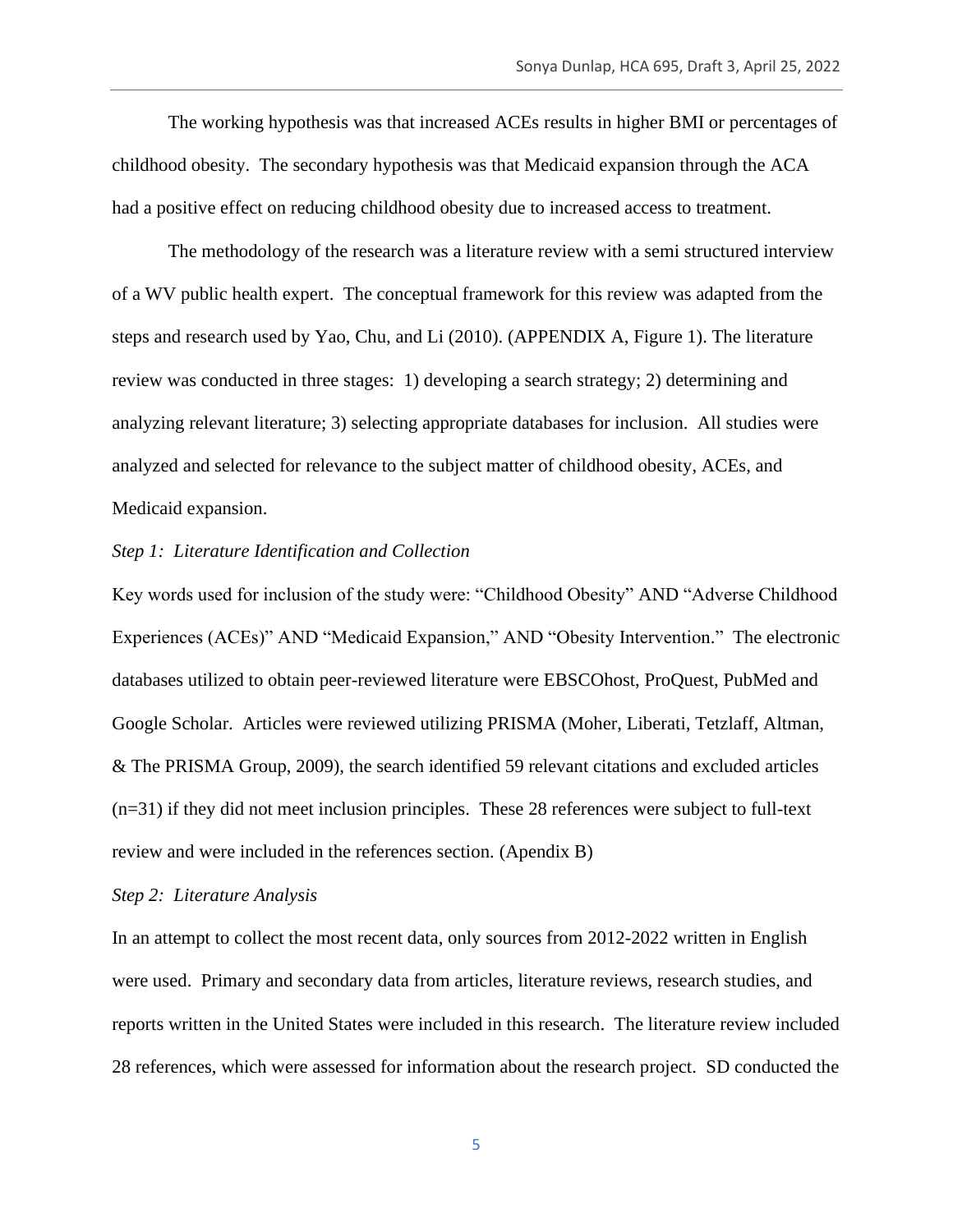literature search, and it was validated by A.C., who acted as the second reader to check if references met the inclusion criteria of the research study.

#### *Step 3: Selection of Databases*

Primary data from the Centers for Disease Control (CDC), the US Census, and National Survey of Children's Health along with literature databases EBSCOhost, Google Scholar, PubMed, and ProQuest were used and relevant categories were identified.

#### *Semi-Structured Interview*

A total of eleven questions were constructed for a pediatrician in WV and an executive from Women, Infants, and Children (WIC). (Apendix A)

#### RESULTS

A study of 105,000 students conducted by the University of Minnesota in 2018 concluded that youth with more ACEs were much more likely to be obese than peers with fewer or no ACEs (Davis et. all, 2018). Their study captured ACEs during the period of time they occurred. Students with six ACEs were 2.0 and 4.24 times as likely to be obese or severely obese when compared with other students with lower ACEs (Davis et all, 2018). The corresponding data retrieved from Childhealthdata.org lists Minnesota's overall ACEs score to be 14.0 with an obesity rate of 11.7%. Compared to the rest of the country, Minnesota's numbers are in the low range compared to West Virginia with ACEs at 24.6 and obesity at 21.9% (Child and Adolescent Health Measures Initiative, 2021).

A California study on healthy weight behavior included questions regarding physical activity, television time, electronics time, family meals, and sleep. Significant associations were found between parent divorce, domestic violence, and household substance use and amount of television use, electronic use, family meals, and sleep. (Harrada et all, 2018). Overall, they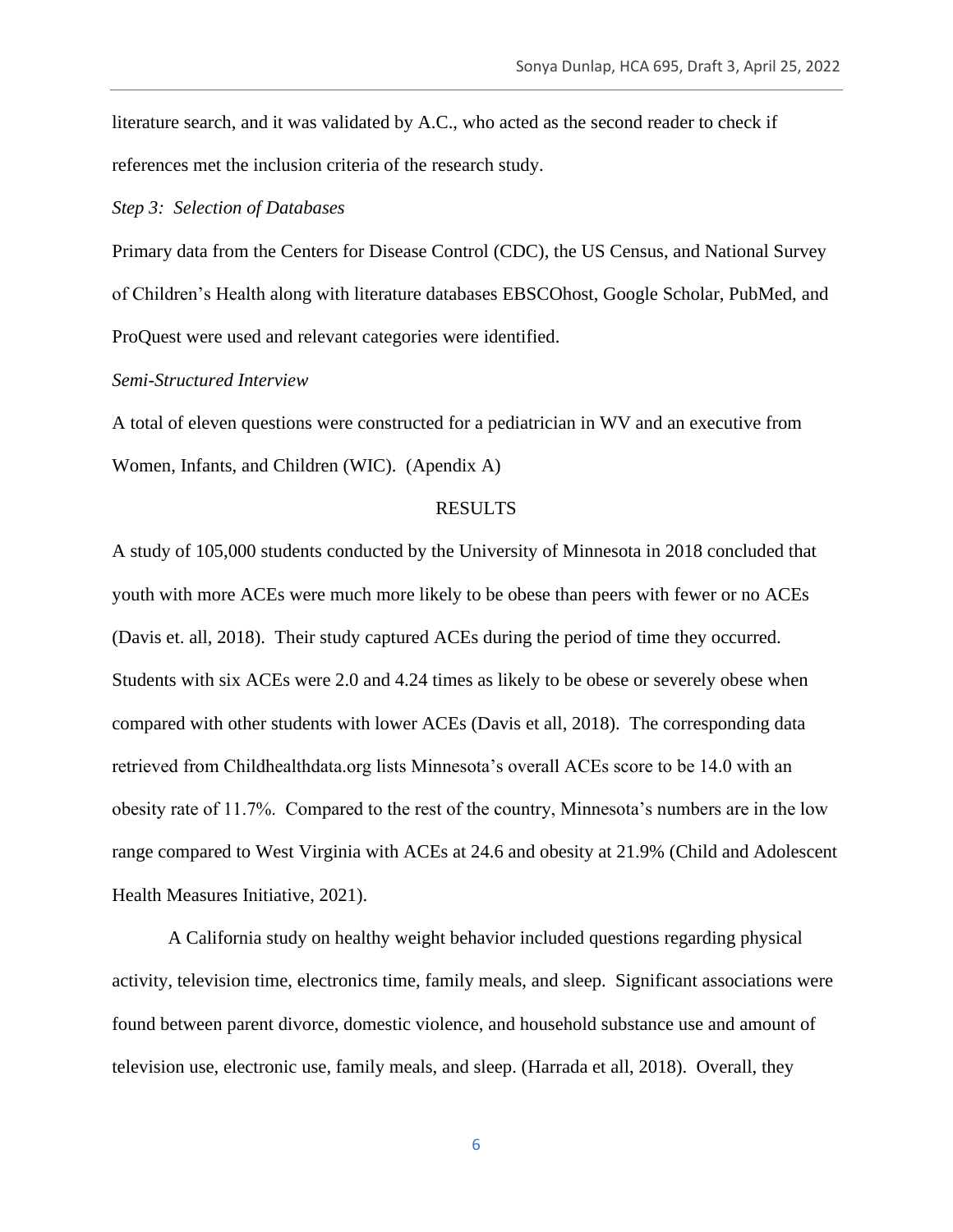found a sloping pattern of decreasing healthy weight behaviors as the number of ACEs increased.

In a 2021 study of nearly 30 million children, 15% with obesity, obesity was associated with more ACEs compared with other children of normal BMI (Kyler, Hall, Halvorson, & Davis, 2021). Children with obesity were also more like to report ACEs. This study reported the importance of preventative screen and social interventions with children.

There was a prevalence of obesity reported among children experiencing two or more ACEs (20.4%), when compared with 12.5% among children with no ACEs. The presence of ACEs can cause toxic stress and induce long-term changes in the endocrine, immune, and nervous systems. If they are not addressed, they may create significant psychological barriers to weight loss (Jannah, 2017).

The Home Sweet Home (HSH) program was designed for rural, low-income families in the Southern US. It utilized social cognitive theory (SCT) and mindful eating strategies with caregivers of preschool aged children (Knol, et all, 2016). They targeted four behavioral outcomes: reducing sedentary activities, increasing the number of family meals served per week, reducing portion sizes using mindful eating techniques, and reducing high calorie/low nutritional value foods. Role modeling of mindful eating significantly improved  $(p=006)$  after the threeweek monitoring period as well as role modeling of healthy eating habits and physical activity (p=.06, and p-.02, respectively). There was no change in availability of fruits and vegetables in the home for children (Knol, et all, 2016). The study did not include any changes in BMI.

A three-year elementary school program was designed for American Indian and white rural students in North Dakota. The Coordinated Approach to Child Health Program (CATCH) was used as it was the largest, most comprehensive, and most rigorously evaluated elementary school-based obesity prevention program. SCT was applied in health lessons teaching reciprocal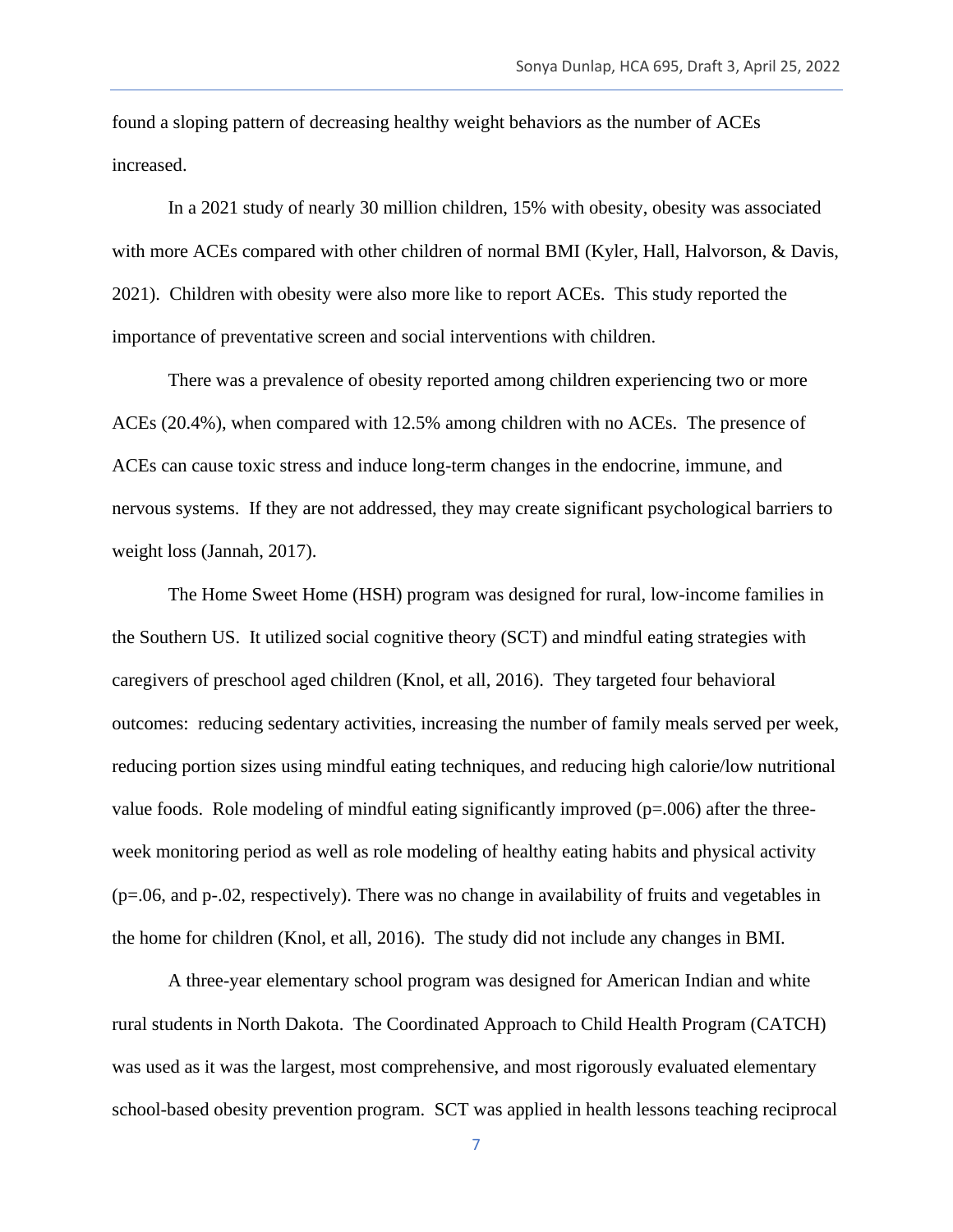determinism, observational learning, reinforcement, self-regulation, group- and self-efficacy (Vogeltanz-Holm, Holm, 2018). BMI was measured and tracked at the beginning of third grade as a baseline, end of third grade, end of fourth grade, and end of fifth grade and were converted to *z* scores (*z*BMI). The American Indian scores increased from beginning to end of third grade (0.82 to 0.93), but did not change from baseline to the end of the program (0.85). White students zBMI scores decreased from baseline (0.66) to the end of the program (0.51). This was the first long-term study of the CATCH program for American Indians. Since BMI did not increase across the study period, it demonstrated a beneficial effect.

A study in 2013 used Motivational Interviewing (MI) with the High Five for Kids study which was a primary care-based obesity intervention program to change BMI and obesity related behaviors such as reducing television time (or screen time) and reducing high calorie low nutritional value snacks or fast food (Taveras et all, 2011). MI was defined as a communication technique used by trained professionals which is collaborative in nature and focuses on changing behaviors and empowering the attainment of a goal (Baidal, et all, 2013). Using nonjudgmental MI communication techniques with parents was viewed as providing a supportive environment and had positive perceptions and results.

The intergenerational association of obesity and ACEs was studied and concluded that ACEs has lasting health effects that span across generations from parent to child (Le-Scherban, et all, 2018). Parents with ACEs often experienced adult mental health disorders, adult obesity, substance abuse, and food insecurity which has critical implications for children being raised by them (Le-Scherban et all, 2018). This study concluded that parental ACEs contributed to a series of risks throughout the parent's life which resulted in unhealthy living conditions that affects parenting.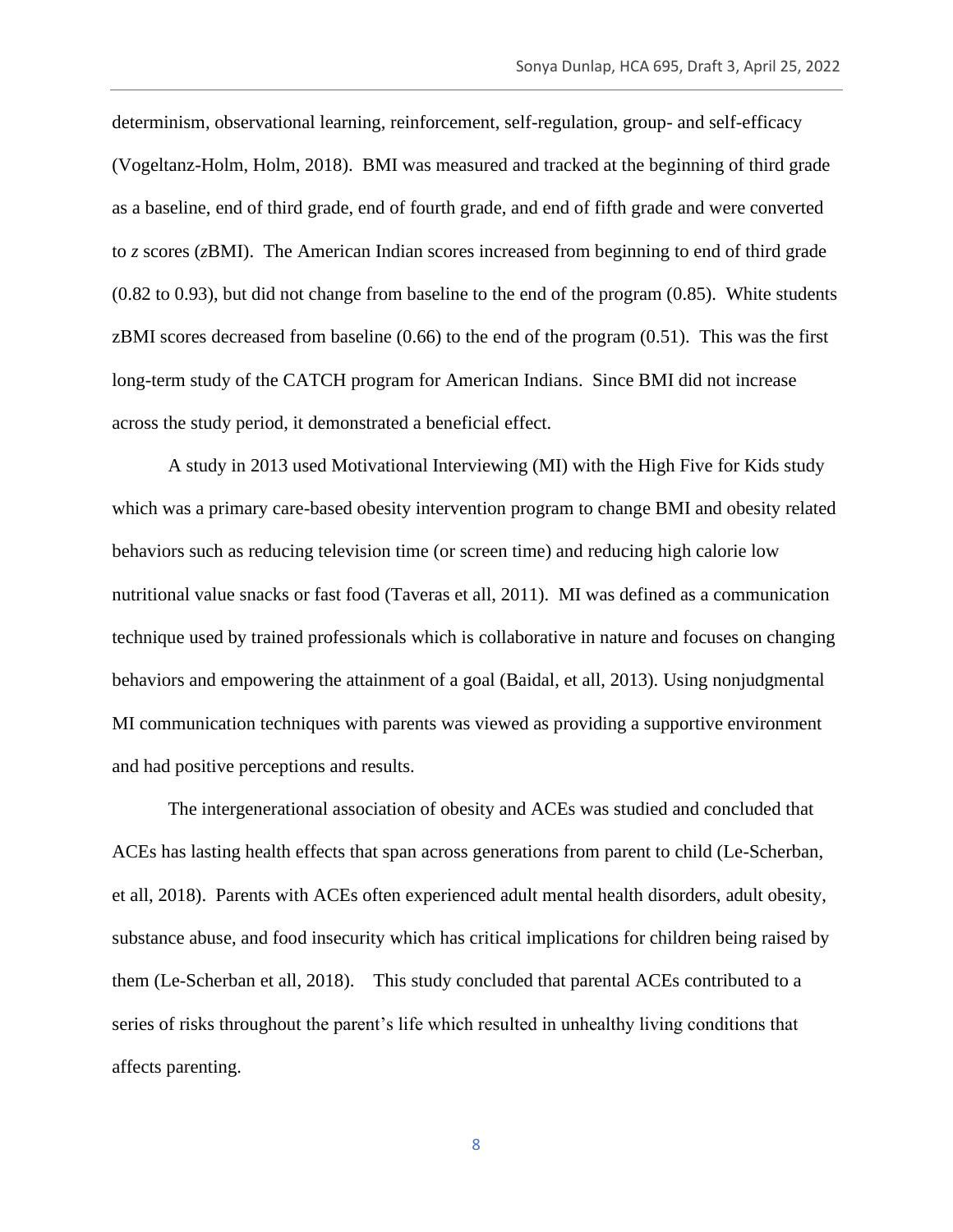In 2018, a follow-up survey was administered to participants in a 2010 study called Eating and Activity over Time (EAT). The participants in 2010 were middle and senior high school students at twenty urban public schools in Minnesota. The follow-up self-report assessed frequency of dieting and weight status. Results indicated participants with ACEs experienced significantly higher levels of disordered eating and higher BMI compared to those with no or low ACEs (Hazzard, et all, 2021).

The 2019-2020 National Survey of Children's Health recorded ACEs and childhood obesity information from every state. A table was created and analysis of variance calculated to determine whether higher ACEs scores would also affect higher percentage of obesity. There was a significant statistical relationship between the two factors. (APENDIX C) This data was used to compare the states who participated in Medicaid Expansion with those who did not. The states who did participate showed lower levels of ACEs and obesity rates when compared to the twelve states who did not elect Medicaid Expansion (APENDIX D).

#### LIMITATIONS

This study was limited by the number of data bases used to obtain literature reviews, search strategies used to distinguish keywords, or the sources used. Research and publication bias were a limitation as well. In addition, the Medicaid expansion program evaluation will be an ongoing process of review, and more research will be needed to determine its effects on childhood obesity.

#### PRACTICAL IMPLICATIONS

The study demonstrated the need for more research on interventions to reduce ACEs and combat the prevalence of obesity in our culture. There were positive results from families who received MI from their primary care office. This identified a need for more training in MI techniques.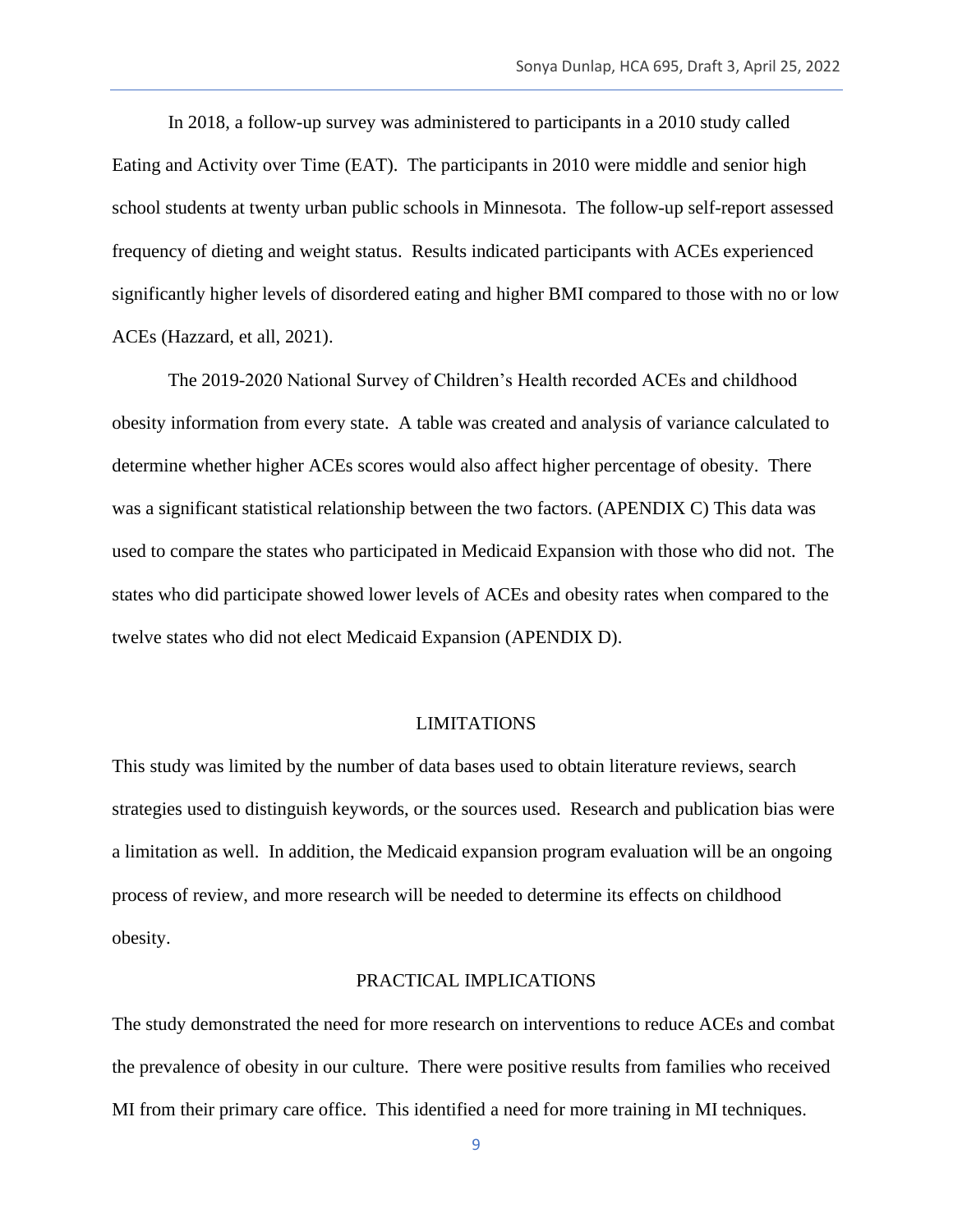With childhood obesity being stated by multiple reports as epidemic proportions in our country, a centralized BMI database needs to be monitored with interventions implemented and success rates to verify the effectiveness of various treatments. Also, there was an implied need for parental support in raising children especially where difficulties in home and food insecurity exist. Reduction of ACEs resulted in healthier children, so helping the families experiencing adversity was a logical conclusion.

#### **DISCUSSION**

The Women, Infants, and Children (WIC) program in Kanawha County, WV, program educates and advises families on nutritional needs of children from birth to age five. They utilized a motivational interviewing strategy while discussing healthy food choices, habits, and shopping guides (H. LeBarron, personal communication, March 3, 2022). All participants must complete a Value Enhanced Nutritional Assessment that guides planning participant-centered, health outcome-based plans. To be eligible for the WIC program they had to meet residential, income, and nutritional risk requirements. The nutritional risk included an evaluation by a physician to indicate dietary-based or medical-based conditions including height and weight. Ms. LeBarron stated that if a child had a BMI at or above 95<sup>th</sup> percentile for more than two of the regularly scheduled three-month meetings, then a referral could be made to a pediatric center. She stated that was very rare and "tricky" to refer since the pediatric weight loss clinic is for ages 8-18. She also stated that having access to WVHIN allows WIC to verify BMI, immunizations, and kept medical appointments.

#### **CONCLUSIONS**

The purpose of the research was to determine if there was a correlation between elevated ACEs and BMI, and then to determine if the states who participated in Medicaid expansion saw a benefit to lowering ACEs and BMI in children. The data gathered confirmed both hypotheses.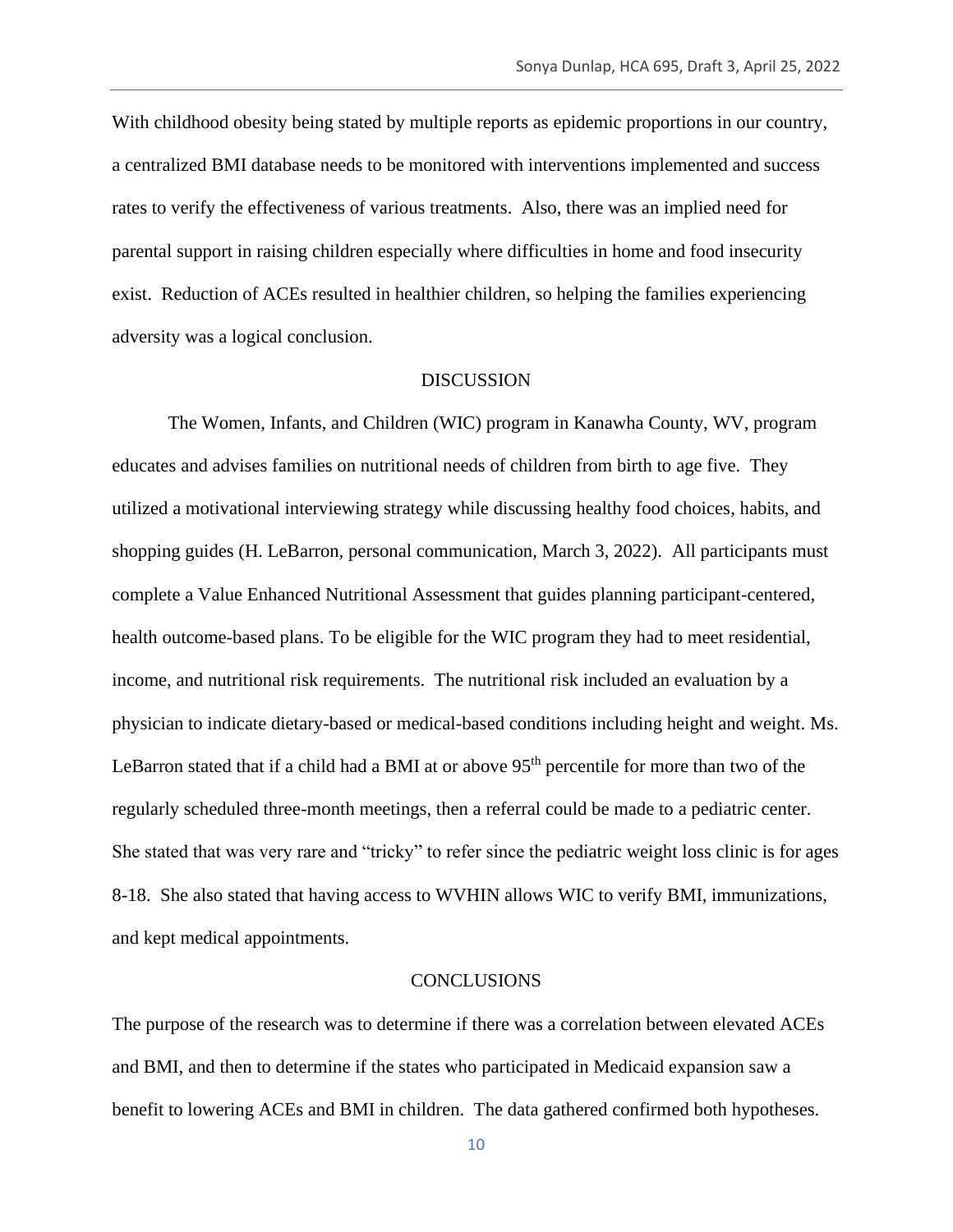This knowledge supported the need to continue with diligence to actively screen and provide

treatment for the children in need.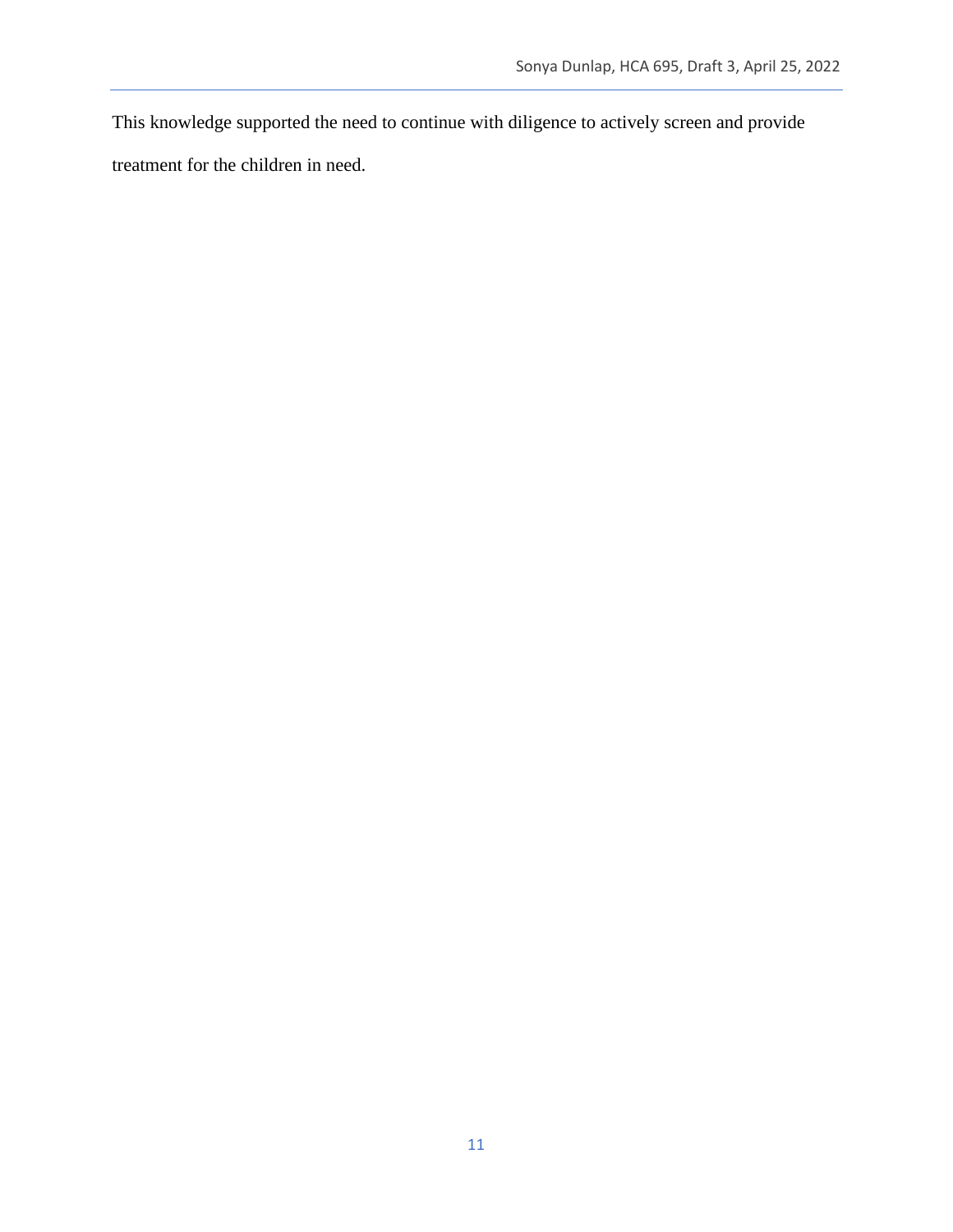# APPENDIX A (Figure 1)

# **CONCEPTUAL FRAMEWORK**

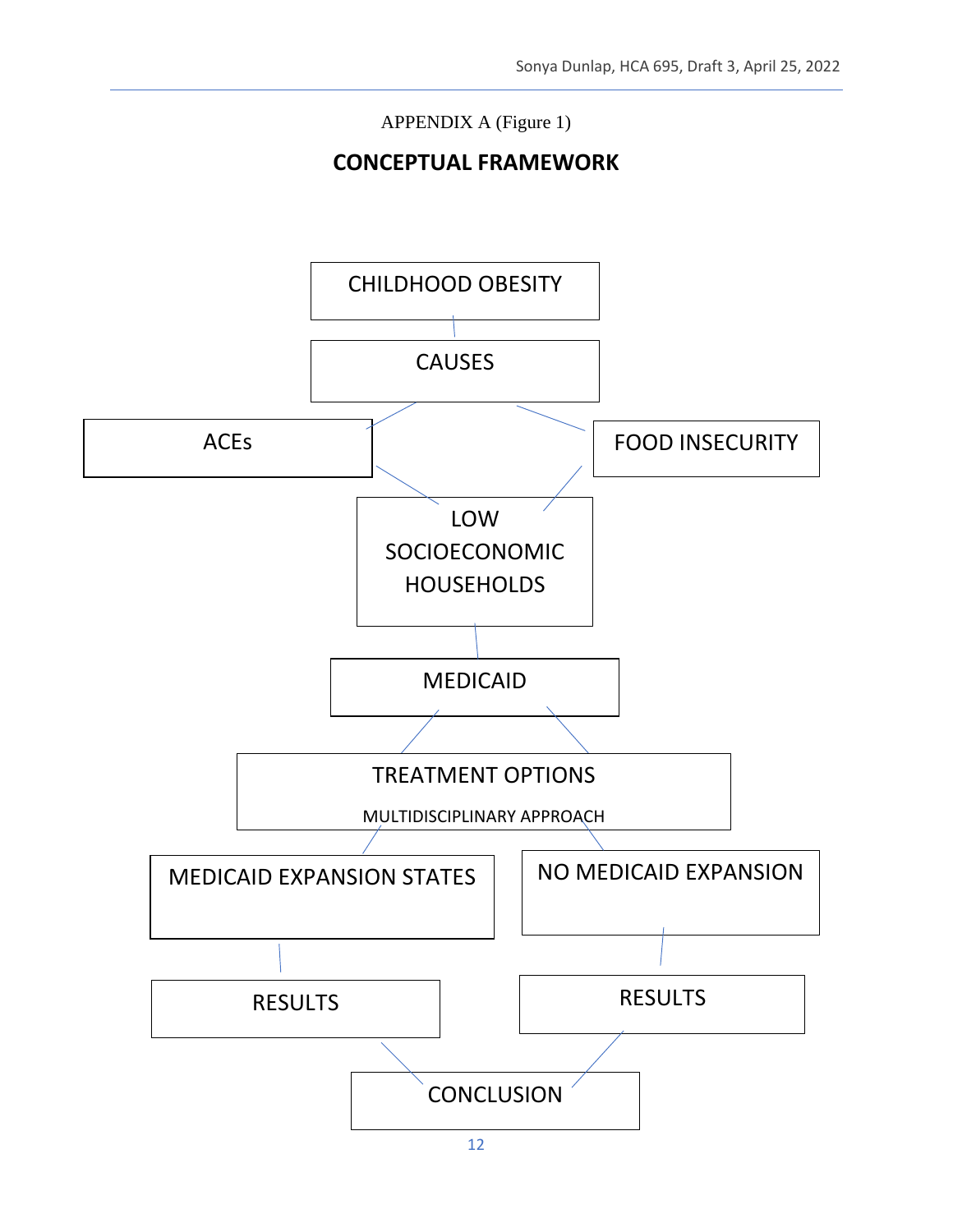## APPENDIX A (Figure 2)

### Semi-Structured Interview Questions

1. You have been very involved in studying the effects of Adverse Childhood Experiences (ACEs). Why do you believe there is a link between ACEs and obesity?

2. Is there a collaborative effort taking place within the state to address the origins of childhood obesity? Why or why not?

3. Are pediatricians and/or family health practitioners adequately trained to identify and treat childhood obesity? Why or why not?

4. What methods or practices are needed to obtain better data regarding childhood obesity?

5. In your opinion, is there enough attention being given to childhood obesity? Can you please explain your answer in terms of grants, research projects, interventions, etc.?

6. In your opinion, how can families obtain the best resources and training on preventing childhood obesity?

7. Can you describe an ideal intervention for childhood obesity without regard to cost, facilities, or staffing?

8. What is your opinion on the cognitive-behavioral approach to treatment of childhood obesity? Can you give an example of it?

9. What interventions to childhood obesity do you believe show the most promise?

10. Has the COVID-19 pandemic affected childhood obesity? Can you explain it?

11. What is the data showing regarding recent trends in WV's childhood obesity rate?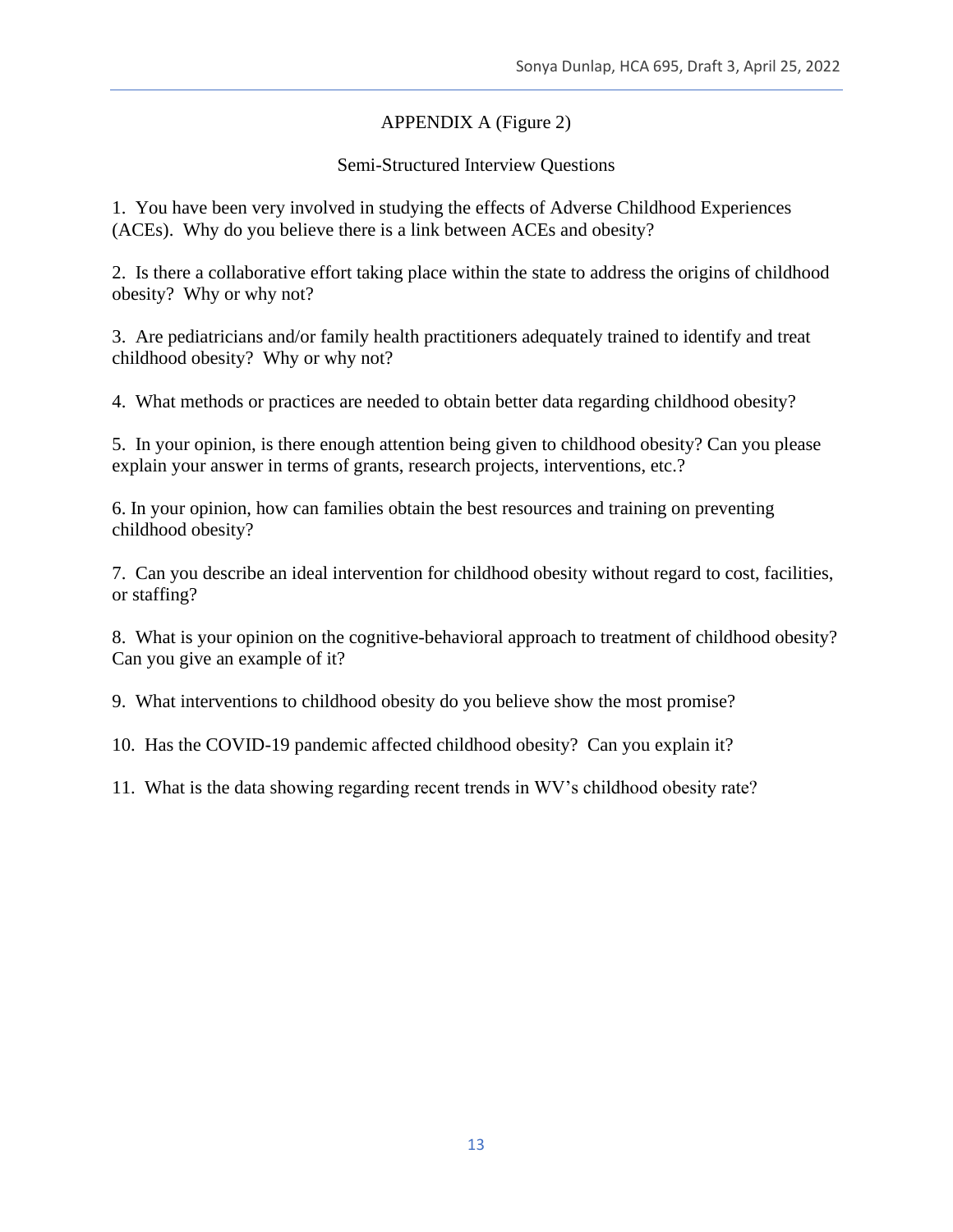### APPENDIX B



\*Reason 1-Study not completed in the United States \*\* Reason 2-Not relevant to purpose of current research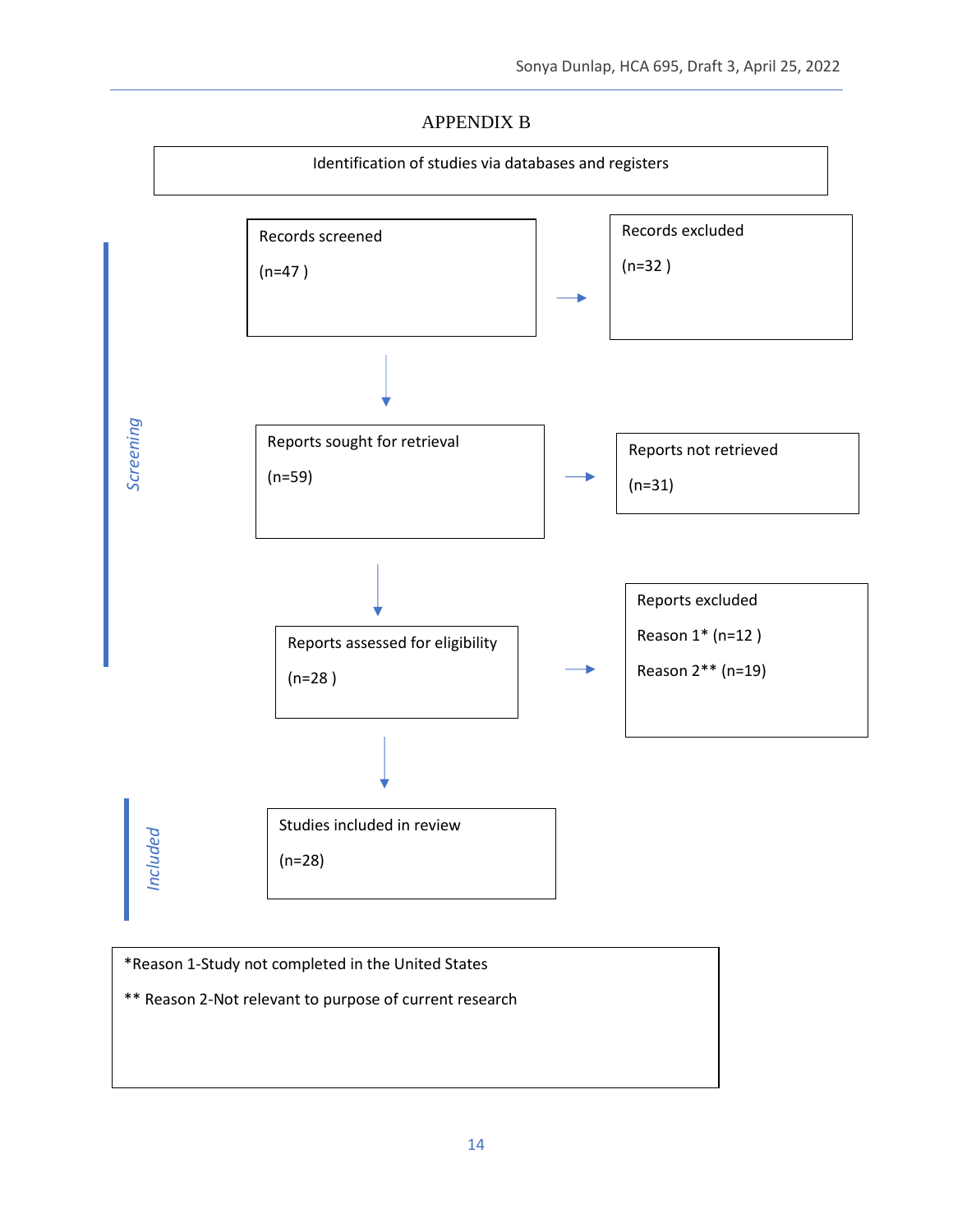# APPENDIX C

| <b>State</b>      | <b>ACES</b> | <b>Obesity Rate</b> |      |
|-------------------|-------------|---------------------|------|
| Alabama           | 20.5        |                     | 21.8 |
| Alaska            | 21.5        |                     | 17.8 |
| Arizona           | 22.4        |                     | 10.2 |
| Arkansas          | 26.4        |                     | 20.6 |
| California        | 16          |                     | 15.2 |
| Colorado          | 20.2        |                     | 11.2 |
| Connecticut       | 15.8        |                     | 15.3 |
| Delaware          | 19.1        |                     | 18.9 |
| DC                | 20.9        |                     | 14.2 |
| Florida           | 18.2        |                     | 15.8 |
| Georgia           | 21.6        |                     | 18.9 |
| Hawaii            | 15.4        |                     | 15.5 |
| Idaho             | 18.7        |                     | 13.3 |
| Illinois          | 15          |                     | 17.4 |
| Indiana           | 20.9        |                     | 15.6 |
| lowa              | 19.2        |                     | 16.9 |
| Kansas            | 19.8        |                     | 11.7 |
| Kentucky          | 19.9        |                     | 23.8 |
| Louisiana         | 23.6        |                     | 22.2 |
| Maine             | 21.6        |                     | 13.7 |
| Maryland          | 15.3        |                     | 16.7 |
| Massachusetts     | 13.7        |                     | 12.2 |
| Michigan          | 18.1        |                     | 15.7 |
| Minnesota         | 14          |                     | 11.7 |
| Mississippi       | 23.1        |                     | 22.3 |
| Missouri          | 17.1        |                     | 19.6 |
| Montana           | 25.2        |                     | 10   |
| Nebraska          | 16.7        |                     | 12.6 |
| Nevada            | 18.5        |                     | 16   |
| New Hampshire     | 17.4        |                     | 13.5 |
| New Jersey        | 13.9        |                     | 13.8 |
| <b>New Mexico</b> | 25.1        |                     | 15.3 |
| <b>New York</b>   | 15.5        |                     | 11.5 |
| North Carolina    | 16.6        |                     | 19.8 |
| North Dakota      | 18.7        |                     | 10.5 |
| Ohio              | 20.4        |                     | 17.2 |
| Oklahoma          | 21.1        |                     | 18.7 |
| Oregon            | 19.2        |                     | 13.7 |
| Pennsylvania      | 17.7        |                     | 15.1 |
| Rhode Island      | 19.3        |                     | 16.7 |
| South Carolina    | 20.8        |                     | 20.1 |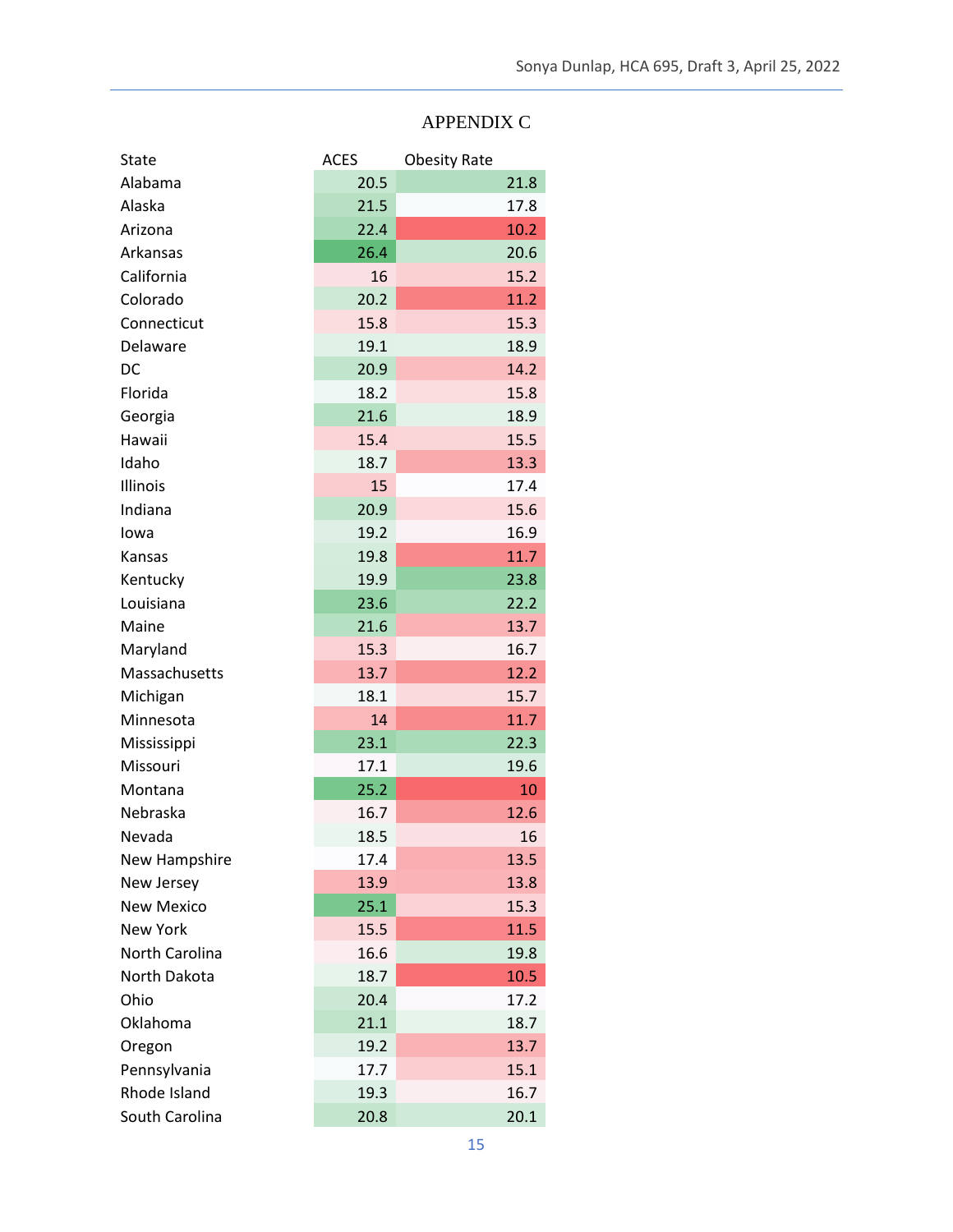| South Dakota  | 20       | 15.2     |
|---------------|----------|----------|
| Tennessee     | 20.6     | 20.8     |
| Texas         | 19.1     | 20.3     |
| Utah          | 15.9     | 10.3     |
| Vermont       | 22       | 14       |
| Virginia      | 16.3     | 14.9     |
| Washington    | 16       | 13.2     |
| West Virginia | 24.6     | 21.9     |
| Wisconsin     | 17.7     | 14.6     |
| Wyoming       | 25.5     | 11       |
| Average       | 19.25098 | 15.86078 |

Anova: Single Factor

| <b>SUMMARY</b> |  |
|----------------|--|
|                |  |

| Groups              | Count | Sum   | Average           | Variance          |
|---------------------|-------|-------|-------------------|-------------------|
| <b>ACES</b>         | 51    | 981.8 |                   | 19.25098 10.12895 |
| <b>Obesity Rate</b> | 51    | 808.9 | 15.86078 13.20683 |                   |

| SS       | df  | ΜS       | F | P-value   | F crit   |
|----------|-----|----------|---|-----------|----------|
|          |     |          |   | $2.33E -$ |          |
| 293.0825 | 1   | 293.0825 |   | 06        | 3.936143 |
| 1166.789 | 100 | 11.66789 |   |           |          |
|          |     |          |   |           |          |
| 1459.871 | 101 |          |   |           |          |
|          |     |          |   | 25.11872  |          |